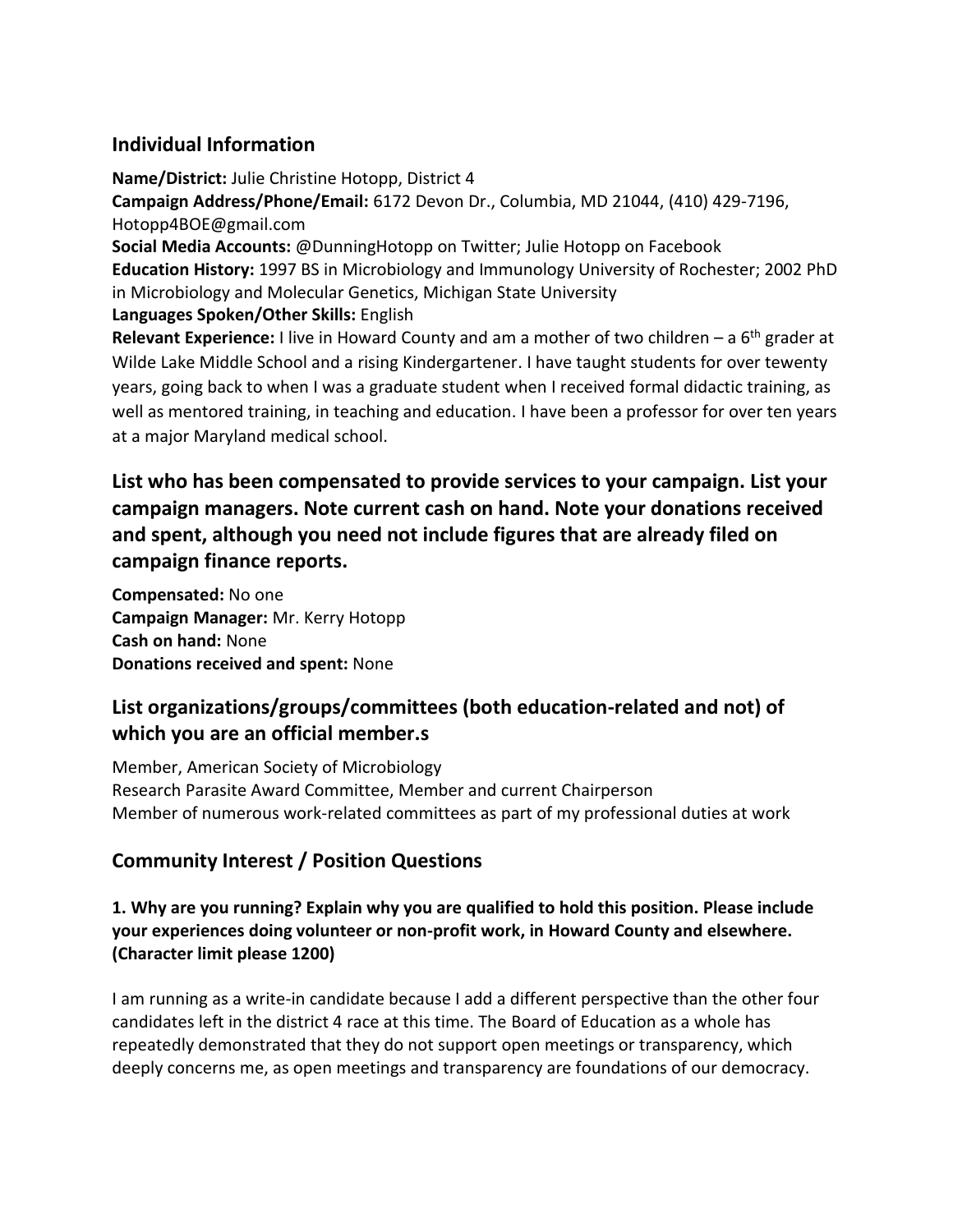As a whole, the current Board of Education seems to favor a top-down approach that (1) allows citizens to speak, but largely does not engage the public in dialogue and (2) renders decisions without conveying in a meaningful way the reasons behind those decisions. I want to change this. My background in scientific research, which is highly collaborative, has demonstrated to me that it is only through collaborative conversations of diverse individuals that the greatest advancements are made. My experiences with students and employees have demonstrated that humility and honesty are crucial, as is the ability to be forthright and pragmatic. These are all essential traits for an effective board member.

# **2. Do you believe the Board of Education race should remain non-partisan on the ballot? If so, how is your campaign remaining non-partisan? (Character limit 1200)**

The Board of Education race should be a non-partisan race. Partisan politics should not have a place in such a race. But realistically and pragmatically, every individual can endorse and fund candidates of their choice, and such endorsements include those from our current and past Congressional, state, and council delegations as well as other members of political organizations, like our County Executive, from both parties. As such, I am left wondering, is this really a non-partisan race or is it only non-partisan on the ballot? Despite that, there are still advantages to the current system, particularly in making independents, of which there is at least one on the board, more electable than a two-party system would likely allow. However, others have suggested (without providing a reference) that non-partisanship tends to produce elected officials more representative of the upper socioeconomic strata. If this is true, it is something that is important to consider and try to mitigate. I am remaining non-partisan by focusing on issues important to me that are related to the school system, regardless of how they align with any political party.

# **3. Do you believe the Superintendent's requested budget is too high, too low or just right? If too low, how much should it be, and what other county budget items should be cut to fund it? If too high what should be cut from the request? (Character limit 1200)**

The superintendent's request is in a good faith and ideally funding needs to approach the requested level. We repeatedly have made cuts that ultimately increase future costs, which is part of the problem that got us here. Smaller class sizes are associated with better academic outcomes, particularly for the most disadvantaged students. The anticipated poorer outcomes from larger class sizes will yield increased future costs in a spiral that started years ago. Increasing class sizes will likely lead to more children needing accommodations and IEPs/504 plans. The special needs of some children will go unnoticed longer, which is associated without poor outcomes and more expensive remedies for language delays, dyslexia, dysgraphia, and other special needs. Fully funding the superintendent's budget would be a wise fiscal policy. However, with COVID-19, Howard County and our country's financial situation is in flux, and sadly adjustments and sacrifices will likely need to be made.

#### **4. Over time, the County Council and Board of Education have often disagreed on where responsibility lies regarding addressing overcapacity. There are varying beliefs regarding**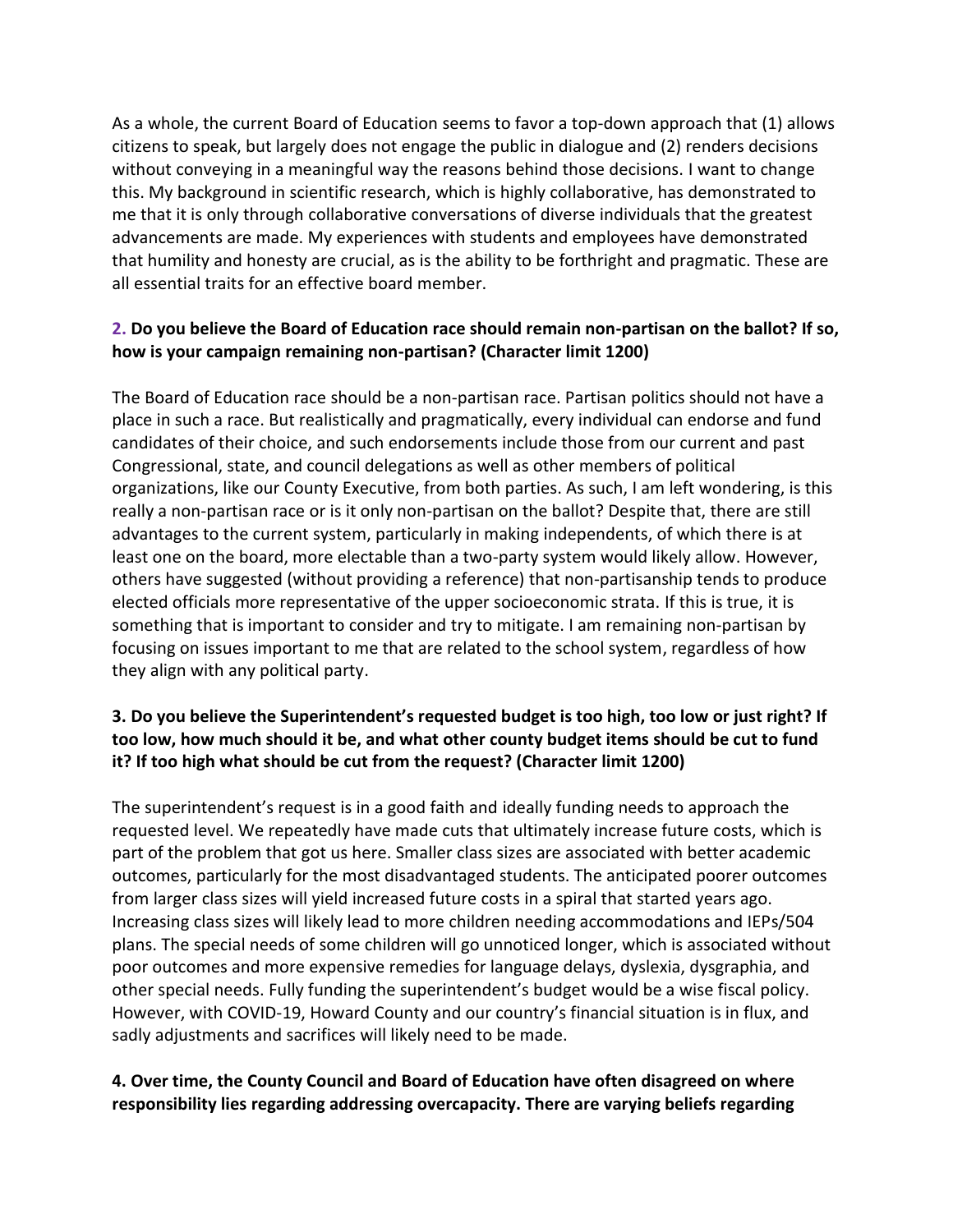#### **restricting development and redistricting as tools. How do you suggest the County Council and Board of Education work together to address overcapacity issues? (Character limit 1500)**

The first step is to recognize that 101% capacity is over capacity. Suggesting that 110% is okay is part of the larger issue. Expected fluctuations in capacity, as housing turns over, can cause a 110% capacity to quickly rise to 120% or more even during the school year. Second, the County Council has to restrict development where there is not capacity at the local school and no plan to increase capacity. It is unfair to ask families to uproot their children from their community, to attend a different school farther away, in order to allow further development in an area without capacity. More importantly, redistricting is disruptive when done poorly. If we want to continue to have successful development and be a community where folks want to raise a family, we need family friendly policies. Redistricting can be heartbreaking, builds rifts, and should be minimized. There will be times when large scale redistricting is necessary, as will have to happen when the new high school is completed. In those cases, the process should begin a year earlier, with proper and adequate notification, and allow for multiple rounds of conversations between everyone involved, including students, parents, teachers, administrators, and Board of Education members. It must also include time for an appropriate appeals process.

# **5. How do you define Equity? Suggest how the HCPSS can better ensure equity. Give specific examples, including how to accomplish those goals in the budget. (Character limit 1500)**

I prefer the terms equality and inequality. One of the great inequalities is income and resource inequality. But ironically, I would say from my own personal experience, poverty in childhood may have been the greatest gift to me. I am so driven because I never want to be poor again. But I also didn't know I was poor and thought the world was my playground with limitless possibilities. Children need to know they have the opportunity to achieve greatness regardless of where they begin. Schools need to have adequate funding to ensure kids have opportunities in their schools and that we treat kids not as a statistic, not as under-privileged, but as unique individuals with tremendous potential. It should not be a discussion point that lowers kids' selfesteem within the school system, which is why I support having more direct qualifying schools like Bryant Woods elementary school. Additionally, more of the work to address inequality needs to happen outside the school system. For instance, I've heard folks state they prefer four-day weeks and a longer school calendar because too many kids don't get fed over the summer. Yet four-day weeks are a difficult burden for all families where both parents work, including these very same families as they have to secure and pay for childcare. Wouldn't the more optimal solution be to make sure kids (and grown-ups) are fed every day year round?

### **6. What do you believe Board of Education Members can do to help students achieve their fullest potential at all levels? Please include in your answer what you believe should be done to close any achievement gaps, be specific. (Character limit 1500)**

For students to achieve their fullest potential, the most important thing we need to do is to attract and retain the best teachers and staff. For this reason, I strongly support the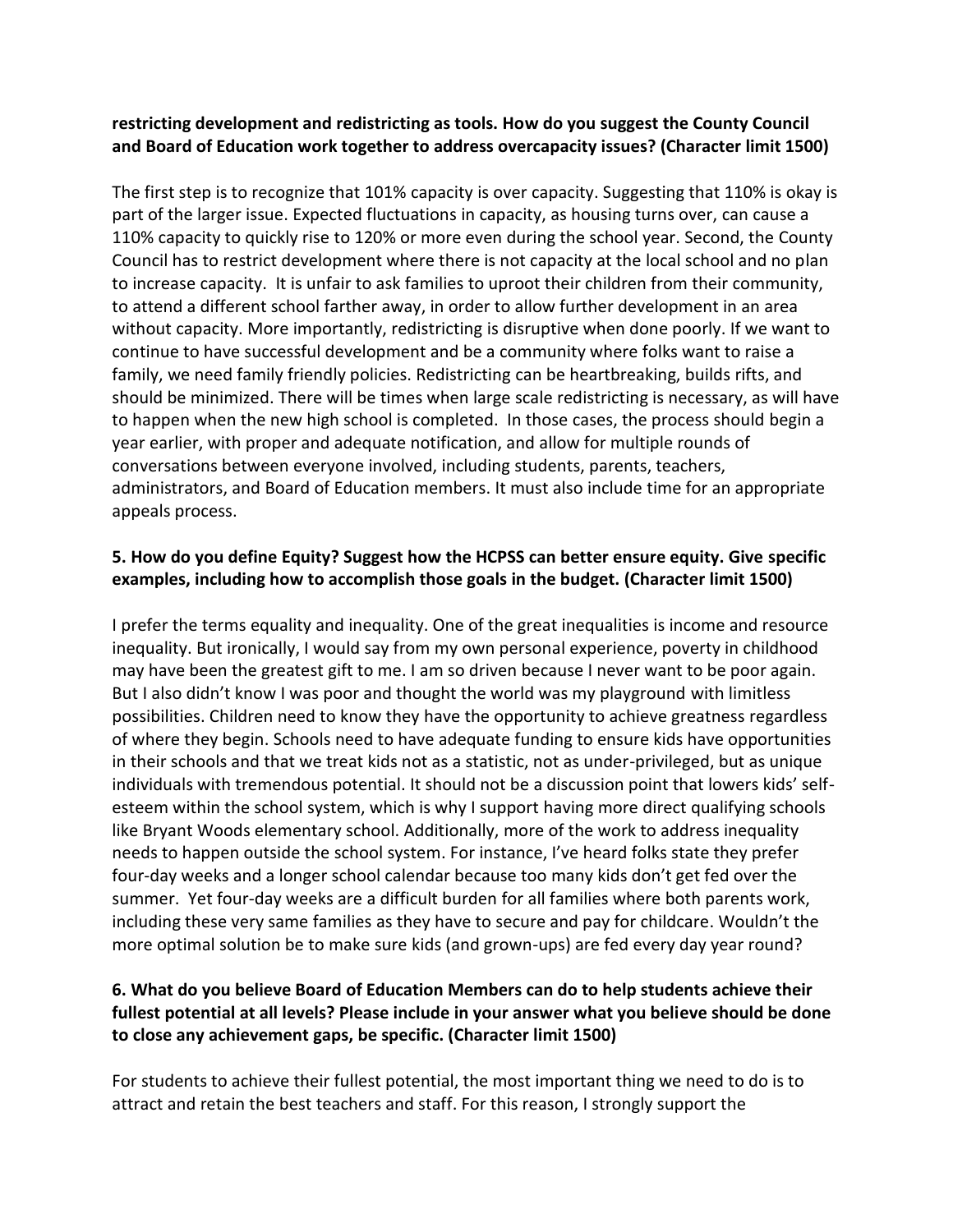paraeducator-to-teacher program. My own mom successfully took a similar route, starting off as a lunch aide, then teacher's aide, while working her way through college to ultimately become a guidance counselor, so I know it can be done. In addition, I would like to see that teachers that move in from other states, with years of experience and good recommendations, can quickly and easily become permanent teachers in the Howard County public schools, which was not the experience of my neighbor. We also need to ensure that we have the appropriate policies and programs in place to attract the best undergraduate students upon their graduation from undergraduate education programs. Our salaries are competitive, as are the benefits, but our policies also need to be, and that includes a reasonable workload and class size, which only comes with fully funding the Superintendent's budget. It also involves engaging with and listening to teachers, including asking and valuing their opinions.

# **7. What are three things you feel should be Board priorities in the next one to three years? (Character limit 1500)**

The board has lost a great deal of public trust over the past decade, or more. Re-earning the public's trust is essential and can only be done with humility and dedication. Key aspects of doing so involve improving transparency and compliance with the open meetings act. The MPIA database is an important aspect of transparency, but further gains could be made to improve its searchability. Second, there needs to be better communication. For instance, the Board of Education needs to be in the habit of sending e-mail communication for those wanting to know about the addition of meetings, changes in meeting times, and the agenda for both open and closed meetings. It should be easier to find documents and presentations that are uploaded supporting board meetings, for the constituents following along at home. We need to find good ways to communicate with our significant Spanish-speaking population. Additionally, the board needs to find new ways to engage in meaningful two-way dialogue with the community. Lastly, we need to improve the collection and analysis of longitudinal outcomes data. Longitudinal outcomes data show how individual students do year-over-year as opposed to focusing on aggregate trends that can obscure important factors. This is the key to understanding how board decisions influence outcomes, but also what new initiatives are truly needed to increase student achievement.

#### **8. Choose a 2020 local Howard County State Bill and evaluate it. (Character limit 1200)**

Senator Lam introduced Ho. Co. 41-20, which would require "that the Board allow a household whose school assignment is changed only in the Board's plan [and not the Superintendent's] to provide public testimony before the final vote." I wrote Senator Lam in late January expressing my concerns that this bill did not go far enough. Families can't testify if they aren't notified. I recommended amending to require:

1. Notification to all households by USPS mail, regardless of whether or not there is currently a student enrolled at that address.

2. Notification to households in polygons when changes are made, presumably by email.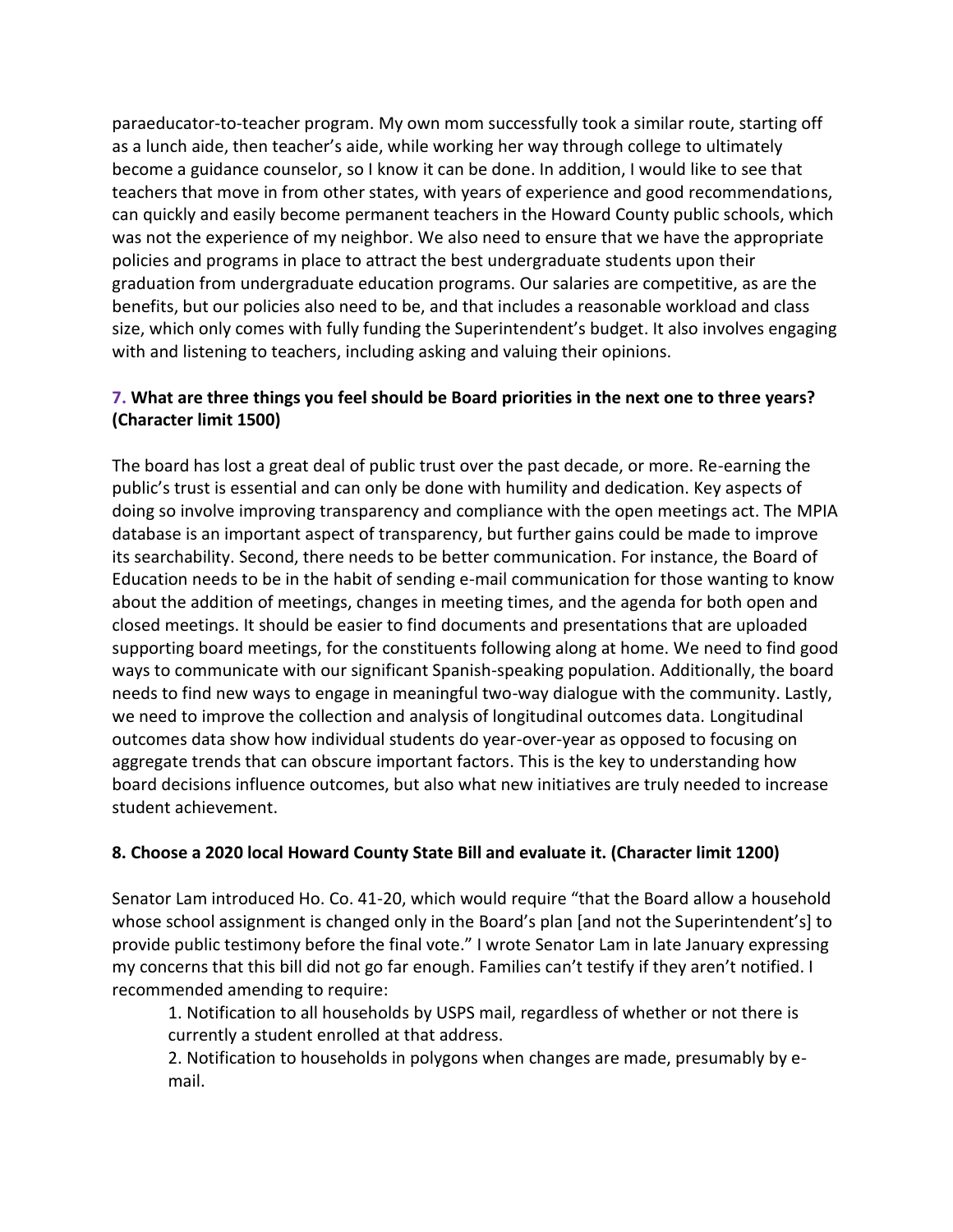3. Prescribed ways to keep the public updated, for example a single website folks can read to stay up to date that they are notified of in #1.

I also expressed that this should be done in English and Spanish, at a minimum. I wish I had indicated that there is a need to establish criteria for what is considered public testimony, since much of it was not available to the public until weeks after the final vote. Lastly, a better webbased submission form is needed that clearly discloses that the correspondence is public testimony before submitting, not after, as is currently done.

# **9. How would you as a Board Member, oversee, review and instruct the Superintendent? Give a specific example of each, where the Board of Education and Superintendent have fallen short, and done well. (Character limit 1500)**

The text "oversee, review, and instruct" strikes me as both heavy-handed and adversarial, which is not typically a working relationship that I find productive. In my experience, with supervising employees and mentoring graduate students, what works for one rarely works for another. It takes time to identify the strategy that is best for each. I do not know the superintendent personally, to know how to best engage with him. Therefore, early on, I would like to establish a regular, standing in-person meeting with the Superintendent, as well as at least two past or present board members whom I would ask to serve as mentors. These meetings will forge a strong foundation for the interactions related to oversight, review, and direction that are needed over the course of my term.

# **10. With regard to school redistricting, what do you believe are the three top priorities, in order, that should be considered as reasons to redistrict, or be goals of redistricting? How would you suggest those goals be met? What do you believe was done right and done wrong in the most recent redistricting? (Character limit 1500)**

The top three priorities should be: (1) ensuring that redistricting occurs in a legal and ethical manner, (2) reducing capacity to 100% in an equitable manner, and (3) maintaining contiguous school districts that promote the Rouse vision of community and healthy living, including being walkable and bike-able. Where possible, and decisions are equal, we should choose to reduce concentrations of poverty as well as reduce costs.

The high school plan, largely, followed these concepts. The community provided a great deal of input, the board members clearly listened, and the plan changed accordingly.

But the elementary school plan did not:

- State law was broken, as admitted by the board.
- The source for the FARMs data for Bryant Wood Elementary School was not described (Since it is a direct qualifying school, families do not complete FARMs applications.)
- Notification to all families was inadequate
- Notification was not provided in Spanish
- Web-pages stopped being updated and plans were released on social media.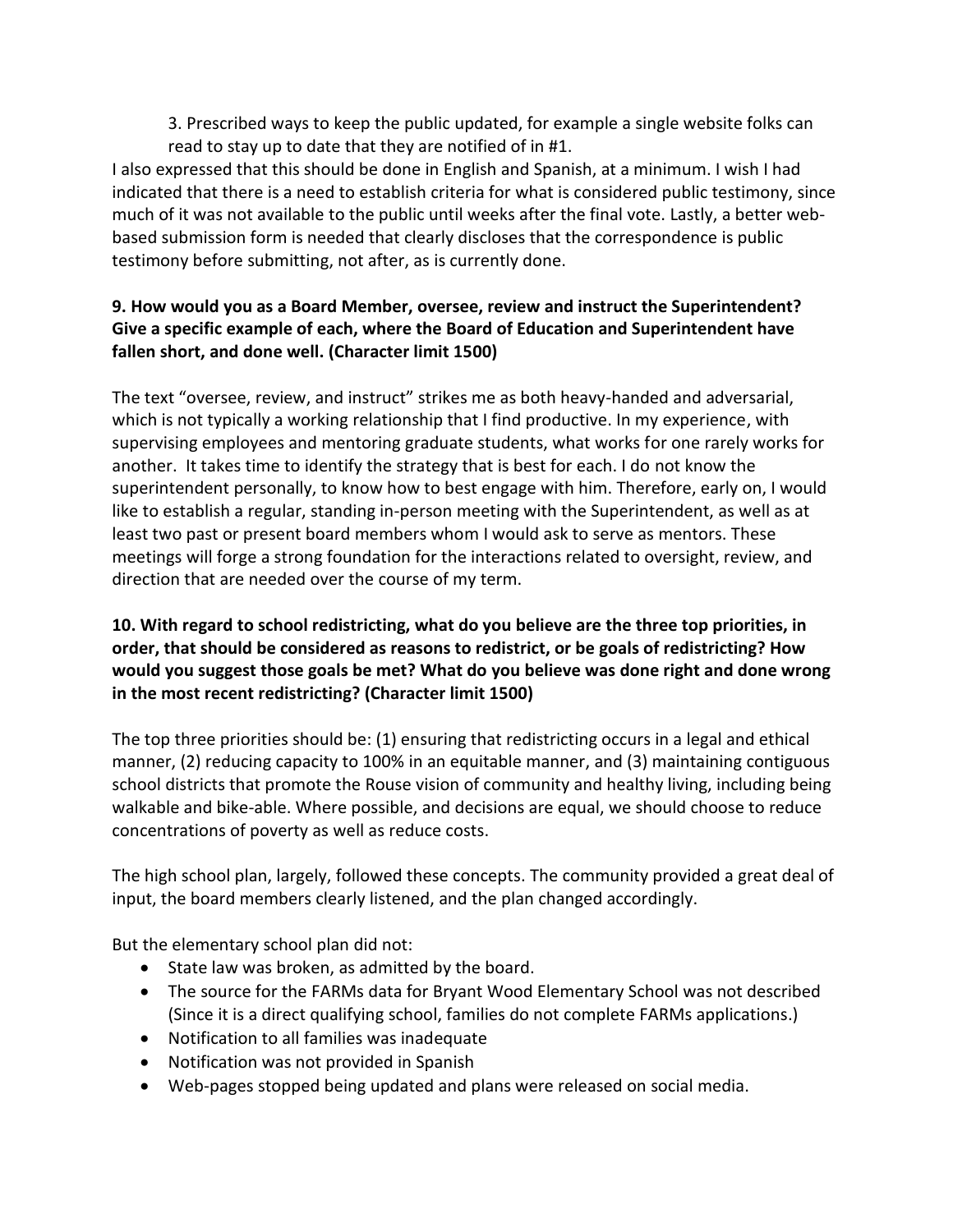- The capacity numbers were woefully incorrect for Clarksville Elementary School
- The ethics guidelines were not appropriate.

More input should be sought at the very beginning of redistricting about the goals for all stakeholders (students, parents, teachers, staff, administration, and taxpayers), yielding better guidance to the outside consultants, which in turn will yield better plans that ultimately should be the basis of the final plan.

# **11. Do you believe the HCPSS is serving the needs of the Special Education community? If not, what needs to be changed? Do you believe there is enough funding for Special Education in the current HCPSS budget? Why? (Character limit 1200)**

Evidence shows that early intervention is least expensive for the tax payer and most beneficial for the student. More needs to be done to incentivize schools to both identify children who could benefit from intervention and to develop intervention strategies. Schools need to stop being the gatekeepers until the problem escalates to a level that is severe, such that it is harder and more expensive to remedy. Early intervention is the least expensive solution with the best outcomes. For example, as we have heard this past year, one in five children have dyslexia that means at least 4 kids in most classrooms. Identifying and treating dyslexia early leads to the best outcomes. Children that go un-diagnosed are more difficult to treat and more likely to have social and emotional issues later in life that can interfere with their education, and sometimes the education of others. Our current curriculum does not support the identification of dyslexic children or teaching children in a way that is dyslexic-friendly. Personally, I know the same is true for dysgraphia and inattentiveness. We also need to do more to raise awareness that special education and GT are not mutually exclusive.

# **12. In what areas of public education do you refuse to compromise, due to strong beliefs? How would you make changes in these areas? Give examples of how you collaborated and compromised with colleagues who disagreed with you. (Character limit 1200)**

I am willing to collaborate and compromise on anything except ensuring kids continue to get a great education and ethics/legal issues. I will be unwaivering in faithfully fulfilling all ethics and legal obligations.

With respect to collaboration and compromise, as a genome and bioinformatics scientist, I work collaboratively on a daily basis, with diverse individuals across the globe. I routinely coauthor manuscripts with dozens of authors, often with diverse views and opinions that need to be reconciled. I am currently working on a manuscript with 30+ authors on all six permanently inhabited continents on a topic in my field that has been controversial for decades. I presented on the topic at our last international meeting, gained support for my proposal for a communitybased approach, brought the community together in dialogue to achieve that goal by prioritizing the main concerns, and ultimately our first step in achieving that goal is about to be realized with submission of this manuscript.